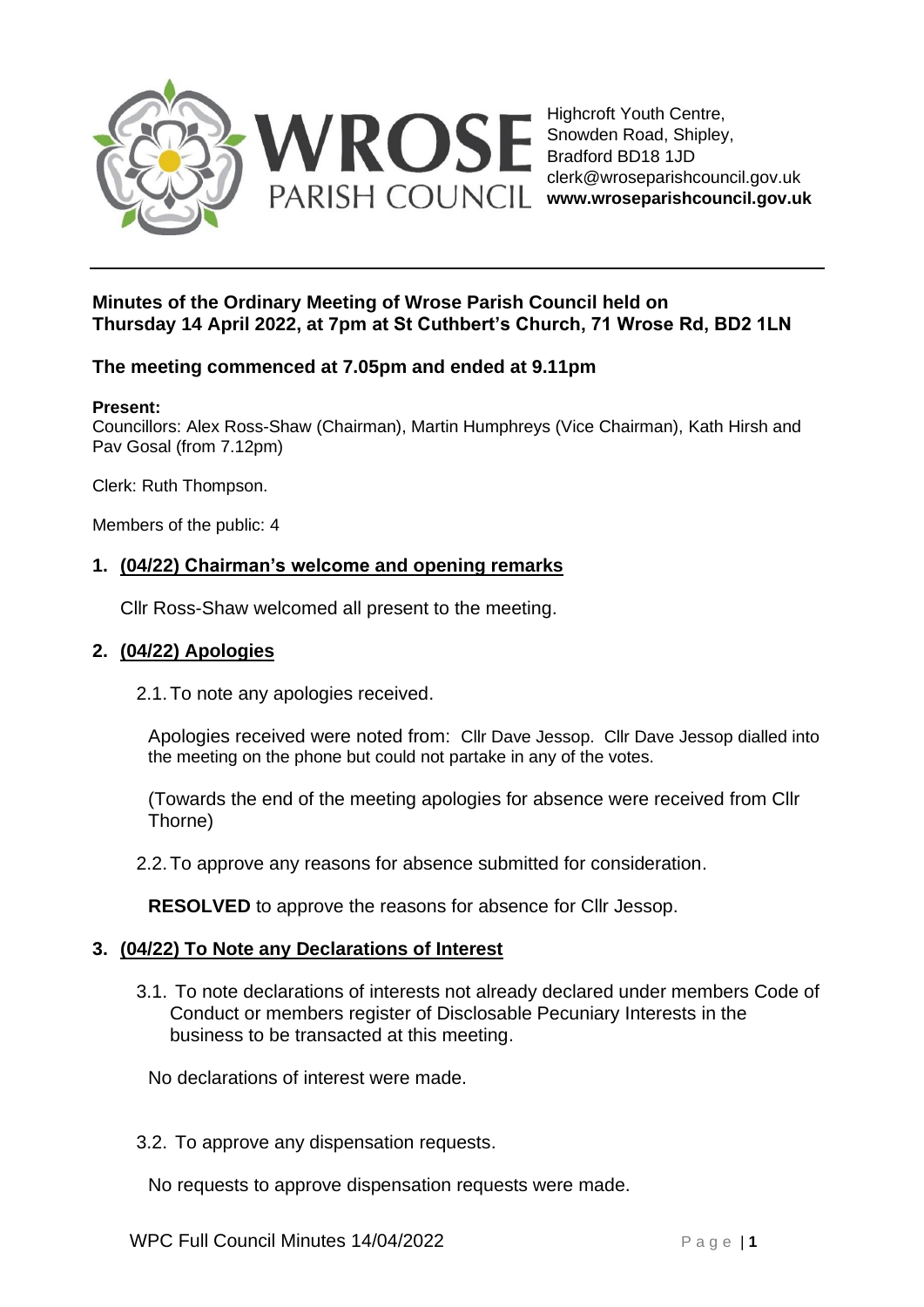## **4. (04/22) Public Participation**

4.1.To receive a report from the PCSO

No report was presented as the PCSO did not attend the meeting.

4.2.Public participation session

*Members of the public and press are invited to raise any questions or issues for a maximum of 15 minutes. Questions that cannot be readily answered may be brought up at the next convenient meeting.*

The current status of potholes in the parish was discussed. Cllr Ross-Shaw encouraged members of the public to report potholes for repair directly to Bradford Metropolitan District Council (BMDC) who are responsible for this work.

A member of the public reported that the Westfield Lane sign had still not been reinstalled. Cllr Dave Jessop advised that the sign shop at BMDC was currently extremely busy. Work on signage for the clean air initiative was taking priority which meant that some other jobs were taking longer than usual.

A member of the public asked if there were any updates about the planned housing development on Westfield Lane. Cllr Ross-Shaw advised that new drawings for access had been submitted but there were no other updates to report.

(Councillor Pav Gosal arrived at the meeting)

A member of the public questioned the minutes of the meeting of Wrose Parish Council held on 10 March 22 which stated that had not been any accidents on Westfield Lane when they were aware that some incidents had taken place. Cllr Ross-Shaw advised that only certain incidents of a serious nature are formally recorded.

A member of the public asked if there was any update on the Flower Funds Homes development. Cllr Ross-Shaw advised that he could not provide an update. Applications are considered by BMDC.

A member of the public reported that a pothole that he had reported had been fixed within seven days and Kings Drive had had the attentions of a road sweeper and as a result looked very good.

A member of the public reported that the new trees in Claremont Park were swaying. They thought the trees needed to be staked. Cllr Ross-Shaw advised that the parks team were now planting trees without stakes in an attempt to reduce vandalism. Vandals have in the past broken new trees across the stake. Cllr Ross-Shaw advised he would make a note to ask the parks team to inspect the trees to check that had rooted properly.

A member of the public noted that he had observed people defecating in the park. It was noted that the nearest public toilets are some distance from the park.

A member of the public noted that there had been some fly tipping on All Alone Road. Cllr Pav Gosal advised that one of the objectives of the new barriers on All Alone Road was to try to reduce fly tipping in this area.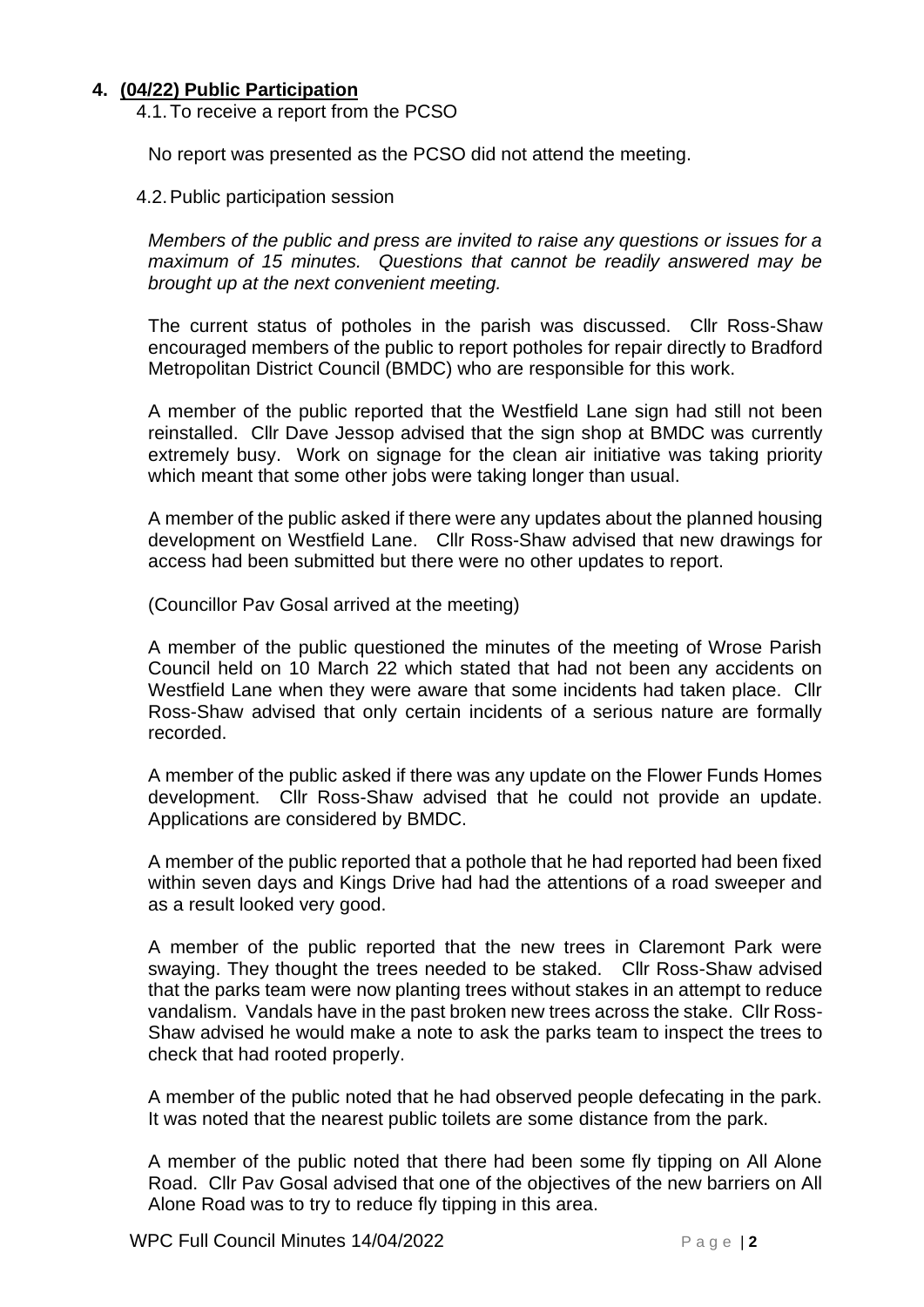4.3. To receive an update on the submission of a request to BMDC for a litter bin on Livingston Road.

Cllr Ross Shaw commented that he thought this would have been picked up by the Ward Councillor who had attended the meeting.

### **5. (04/22) Minutes**

5.1.To approve minutes of the ordinary meeting of Wrose Parish Council held 10 March 2022, as a true and accurate record of that meeting.

**RESOLVED** to approve the minutes of the ordinary meeting of Wrose Parish Council held 10 March 2022, as a true and accurate record of that meeting

### **6. (04/22) Planning**

6.1.To consider planning applications received.

| Reference                                                                                                                                                                                                  | <b>Address</b>                                                                                             | <b>Description</b>                                                                                                          | <b>RESOLVED</b>                                                                                                                                                   |
|------------------------------------------------------------------------------------------------------------------------------------------------------------------------------------------------------------|------------------------------------------------------------------------------------------------------------|-----------------------------------------------------------------------------------------------------------------------------|-------------------------------------------------------------------------------------------------------------------------------------------------------------------|
| <b>Application Number:</b><br>22/00943/FUL<br>Response deadline: 30<br>March 2022.<br><b>Extension requested</b><br>and granted. Decision<br>will be made in May<br>unless notified<br>otherwise.          | Grid Ref: 415798 437032<br>Location: 20 Snowden<br>Road Shipley West<br>Yorkshire BD18 1JD                 | Proposal: Change of<br>use from office to<br>residential                                                                    | To make no comment                                                                                                                                                |
| <b>Application Number:</b><br>22/01118/HOU<br>Response deadline: 4<br>April 2022<br><b>Extension requested</b><br>and granted to 18th April<br>2022                                                        | Grid Ref: 415950 437193<br>Location: 85 Low Ash<br><b>Drive Shipley West</b><br>Yorkshire BD18 1JQ         | Proposal: Two storey<br>wrap around extension<br>side and rear.                                                             | To make no comment                                                                                                                                                |
| <b>Application Number:</b><br>22/01129/FUL<br>Response deadline 6<br>April 2022<br><b>Extension requested</b><br>and granted until 18<br>April 2022.                                                       | Grid Ref: 417109 436575<br>Location: Willow Grange<br><b>Wrose Road Bradford</b><br>West Yorkshire BD2 1LP | Proposal: Construction<br>of detached dwelling                                                                              | For Cllr Martin<br>Humphreys to<br>comment on behalf of<br><b>Wrose Parish Council</b><br>advising of a concern<br>in relation to<br>emergency vehicle<br>access. |
| <b>Application Number:</b><br>22/01301/HOU<br>Response deadline 12<br>April 2022<br><b>Extension requested</b><br>and granted until after<br><b>April Council meeting</b><br>unless notified<br>otherwise. | Grid Ref: 416802 436668<br>Location: 123 Wrose<br>Road Bradford West<br>Yorkshire BD2 1PT                  | Proposal: Double<br>storey side extension<br>with car port and<br>ground floor level and<br>single storey rear<br>extension | To make no comment                                                                                                                                                |
| 22/00985/FUL<br>Response deadline 18<br>April                                                                                                                                                              | Grid Ref: 415756 436783<br>Location: 204 Gaisby<br>Lane Shipley West<br>Yorkshire BD18 1AE                 | Proposal: Construction<br>of attached residential<br>dwelling                                                               | To make no comment                                                                                                                                                |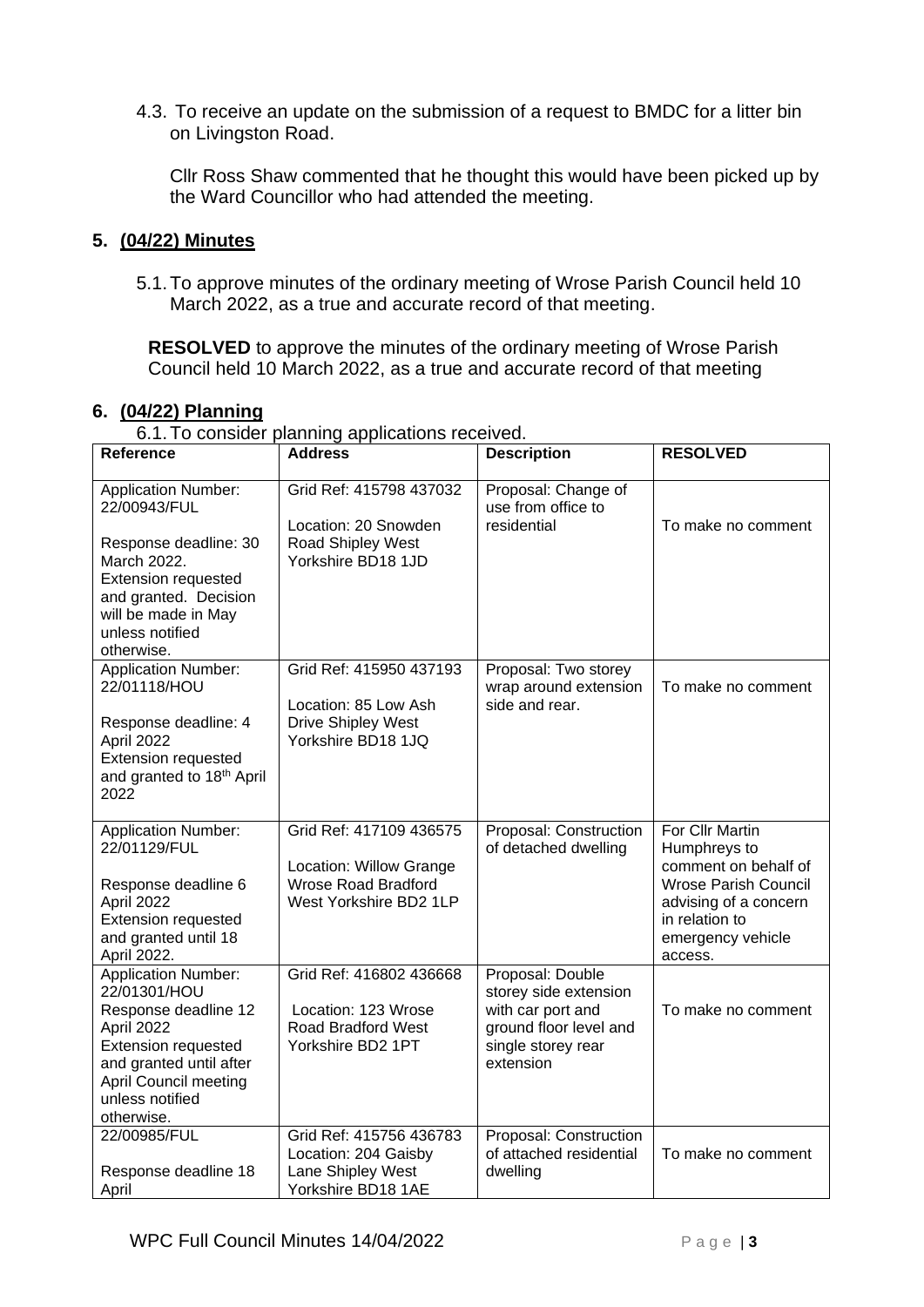| 22/01426/HOU<br>Response deadline 19<br>April                                 | Grid Ref: 416509 436832<br>Location: 172 Wrose<br>Road Bradford West<br>Yorkshire BD2 1PS     | Proposal: Single<br>storey side and rear<br>extension.                                                | To make no comment                                                                                                                                                         |
|-------------------------------------------------------------------------------|-----------------------------------------------------------------------------------------------|-------------------------------------------------------------------------------------------------------|----------------------------------------------------------------------------------------------------------------------------------------------------------------------------|
| <b>Application Number:</b><br>22/01503/HOU                                    | Grid Ref: 416774 437180<br>Location: 4 All Alone<br>Road Bradford West                        | Proposal: Single<br>storey detached annex<br>in the rear garden.                                      | To make no comment<br>A member of the                                                                                                                                      |
| Response deadline 22<br>April                                                 | Yorkshire BD10 8TX                                                                            |                                                                                                       | public was advised to<br>make a comment<br>directly to BMDC if<br>they had concerns<br>about the implications<br>for their boundary wall<br>as a result of the<br>proposal |
| <b>Application Number:</b><br>22/01517/HOU                                    | Grid Ref: 416799 436256<br>Location: 86 Cheltenham<br>Road Bradford West<br>Yorkshire BD2 1QQ | Proposal: Erection of a<br>bay window and<br>extended open canopy<br>to front door<br>(retrospective) | To make no comment                                                                                                                                                         |
| <b>Application Number:</b><br>22/01545/HOU<br>Deadline 25 <sup>th</sup> April | Grid Ref: 416495 436696<br>Location: 15 Claremont<br>Grove Shipley West<br>Yorkshire BD18 1P  | Proposal: Loft<br>conversion with front<br>and rear dormer<br>windows<br>(resubmission)               | To make no comment                                                                                                                                                         |

- 6.2. To consider any other planning related issues.
	- 6.2.1. To consider the list of sites approved by the Shipley Are Committee on 28 July 2021 for inclusion within its 2020/21 Shipley Area Wide Traffic Regulation Order (TRO)

The list of sites was **NOTED** by the Council.

6.3.To consider any planning enforcement issues.

No items were presented for consideration.

## **7. (04/22) Wrose Parish Council**

7.1.To consider applications from eligible candidates for Wrose Parish councillor vacancy.

No applications for consideration had been received.

7.2.To consider the setting up of a working group to review the current website and email provision.

**RESOLVED** to carry forward the setting up of a working group once high-level quotes for a new website had been obtained from the current provider by Cllr Ross Shaw.

7.3.To consider the purchase of a high-resolution logo for Wrose Parish Council.

It was **NOTED** that Cllr Ross Shaw had manged to obtain a high-resolution logo for Wrose Parish Council free of charge.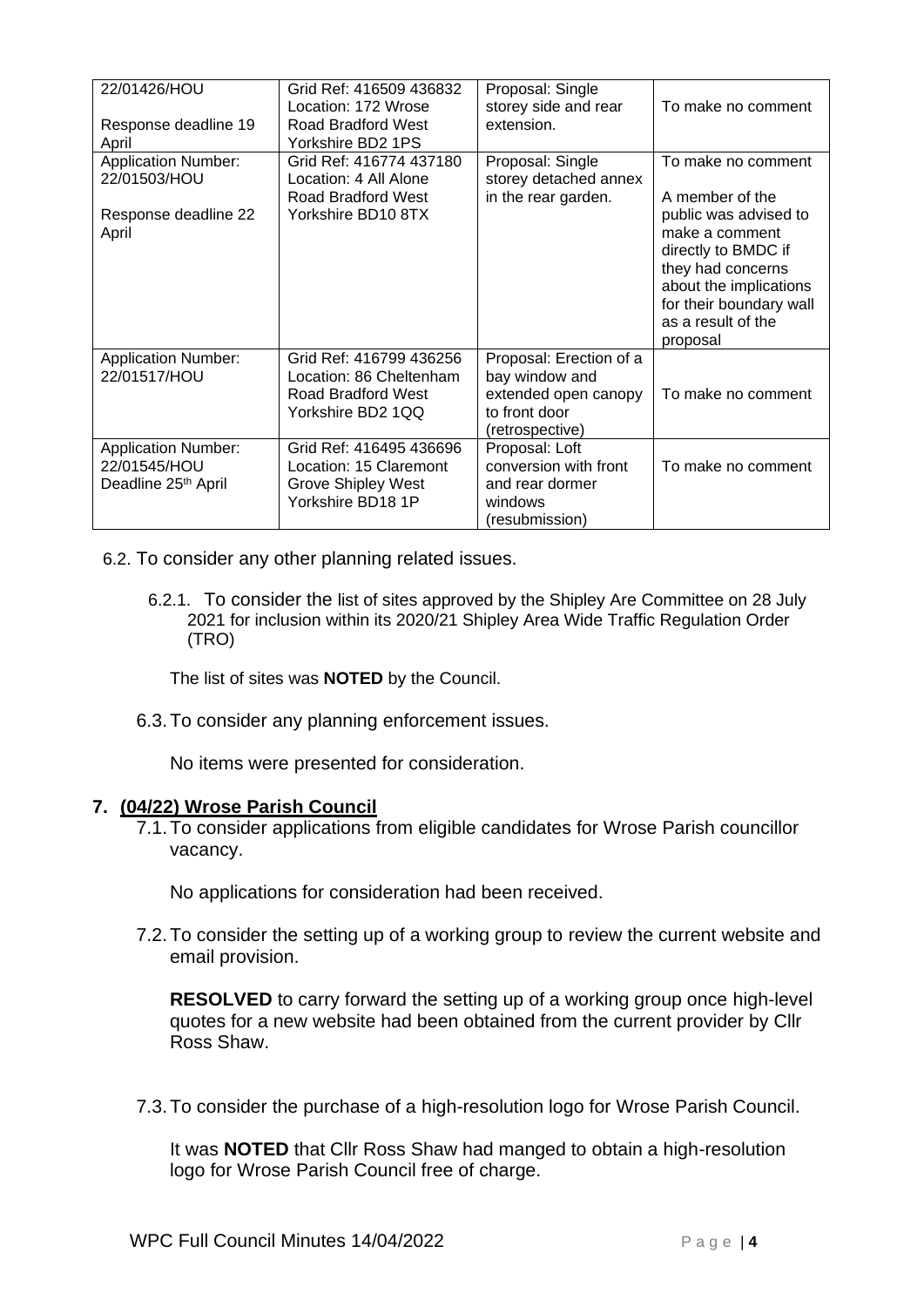7.4.To consider the delegation to Cllr Ross-Shaw (as line manager to the Clerk) the authority to approve additional hours above the current contracted monthly hours, with any approvals being reported to the Council in the following month.

**RESOLVED** to approve the delegation to Cllr Ross-Shaw of the authority to approve additional clerking hours above the current contracted monthly hours, with any approvals being reported to the Council in the following month.

It was **NOTED** that consideration should be given to establishing a contingency budget for such costs.

7.5.To consider the purchase of a printer/scanner for use by the Clerk.

**RESOLVED** to purchase a printer/scanner for use by the Clerk. The proposed printer to be purchased is the HP Officejet 801 printer at a quoted cost of £149.99.

7.6.To consider the Wrose Parish Council Risk Register.

The Risk Register was reviewed, and it was **RESOLVED** that the clerk add the following risks to the register and propose appropriate control measures: The employment and retention of an effective clerk and RFO (low probability, high impact) The storage and protection of council information and data (medium probability, high impact) Council meetings not being quorate (low probability, high impact) Two Councillors not being available to sign cheques (low probability, medium impact) Work demands might exceed the contractual hours of the clerk (medium probability, low impact)

Proper notifications of public meetings might not be given (medium probability, medium impact)

7.7.To consider the adoption of an internal controls policy and the appointment of a Wrose Parish Council financial auditor.

**RESOLVED** to adopt the internal controls document presented at the meeting (with three named councillors as bank signatories).

**RESOLVED** to appoint Cllr Kath Hirsh as the Wrose Parish Council Financial Auditor.

7.8.To receive an update on the completion of the audit of personal data held by staff and councillors.

The clerk advised that information had been provided by Cllrs Ross-Shaw, Hirsh and Jessop.

**RESOLVED** that the clerk would resend the request to councillors who had not yet provided the information.

7.9.To consider the approach to agenda and minute numbering from May 2022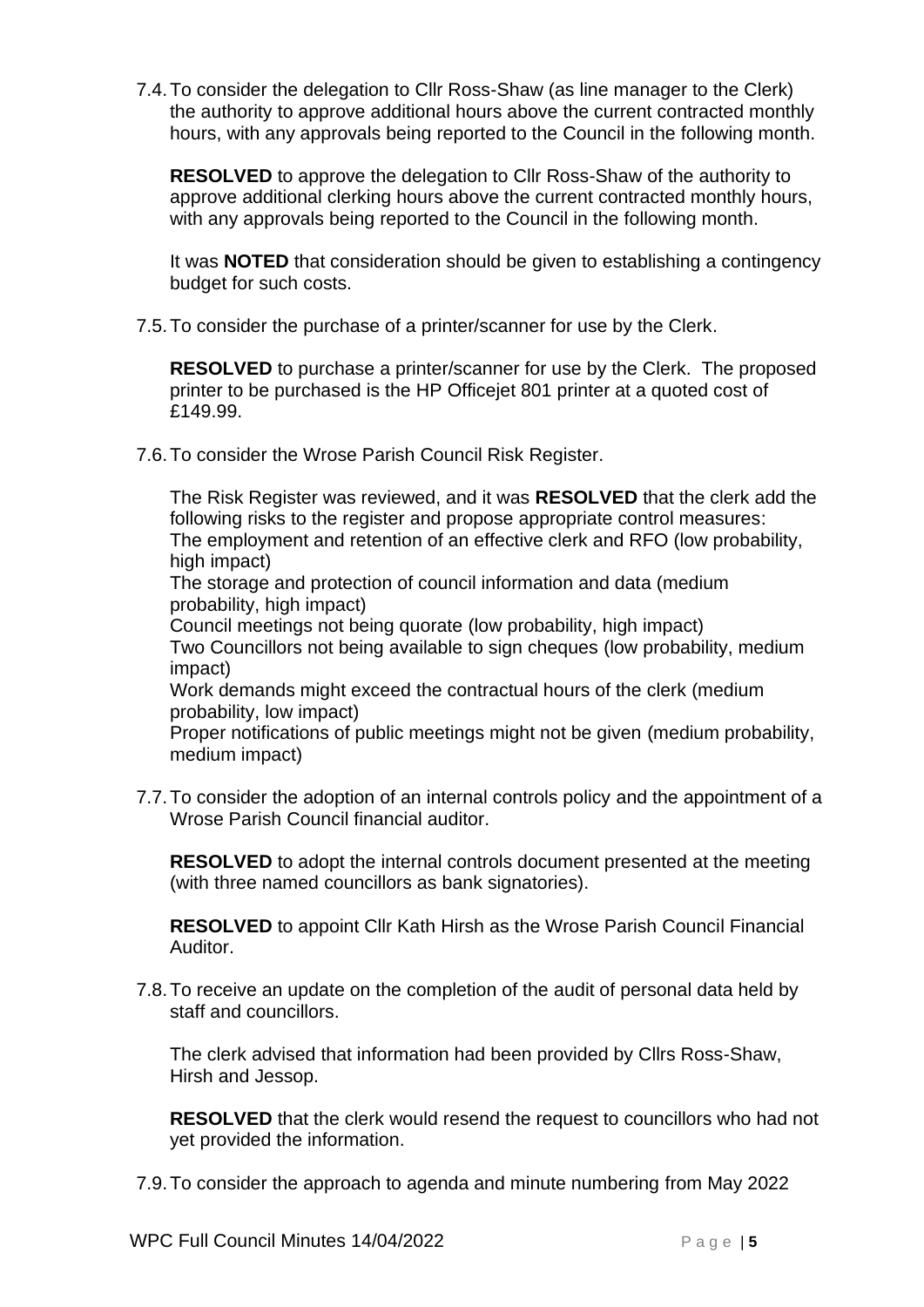**RESOLVED** to continue with the current numbering system.

7.10. To receive an update on the receipt of the projector.

It was **NOTED** that the project had been received.

7.11. To consider the approach to promoting the work of Wrose Parish Council

A discussion was held on how the work of Wrose Parish Council could be promoted. Options considered included website articles, creation of a Facebook page and an annual newsletter. Resourcing constraints limited what it was felt could be done at the current time.

**RESOLVED**: Cllr Ross-Shaw to obtain a quote for a paper-based newsletter

## **8. (04/22) Finance**

8.1.To receive and approve the schedule of payments for April 2022 as listed below:

| Payee:                                             | <b>Description of goods/services:</b>                                                              | <b>VAT</b> | <b>Total</b><br>Value: |
|----------------------------------------------------|----------------------------------------------------------------------------------------------------|------------|------------------------|
| <b>Yorkshire Local</b><br>Councils<br>Associations | <b>YLCA</b> membership                                                                             |            | £959                   |
| <b>Ruth Thompson</b><br><b>Clerk</b>               | Stationery costs reimbursement<br>Cannon colour print cartridge £23.49<br>A4 Arch lever file £2.25 |            | £25.74                 |

**RESOLVED** to approve the following payments:

A potential claim for stationery and postage costs by Cllr Jessop, that had appeared on the agenda, was not submitted and therefore no payment for this was approved.

8.2. To note March direct debits and automatic payments

The following direct debits and automatic payments were **NOTED:**

| Payee:             | <b>Description of goods/services:</b> | <b>Total</b> |
|--------------------|---------------------------------------|--------------|
| <b>HSBC</b>        | <b>Bank Charges</b>                   | 7.40         |
| <b>BMDC</b>        | <b>Payroll Services</b>               | 1186.24      |
| <b>BG Business</b> | All Alone Road - Street Lighting      | 24.70        |

8.3.To approve a bank reconciliation to 31 March 2022 (as evidenced by bank statement and ledger/cash book).

**RESOLVED** to approve the bank reconciliation to 31 March 2022.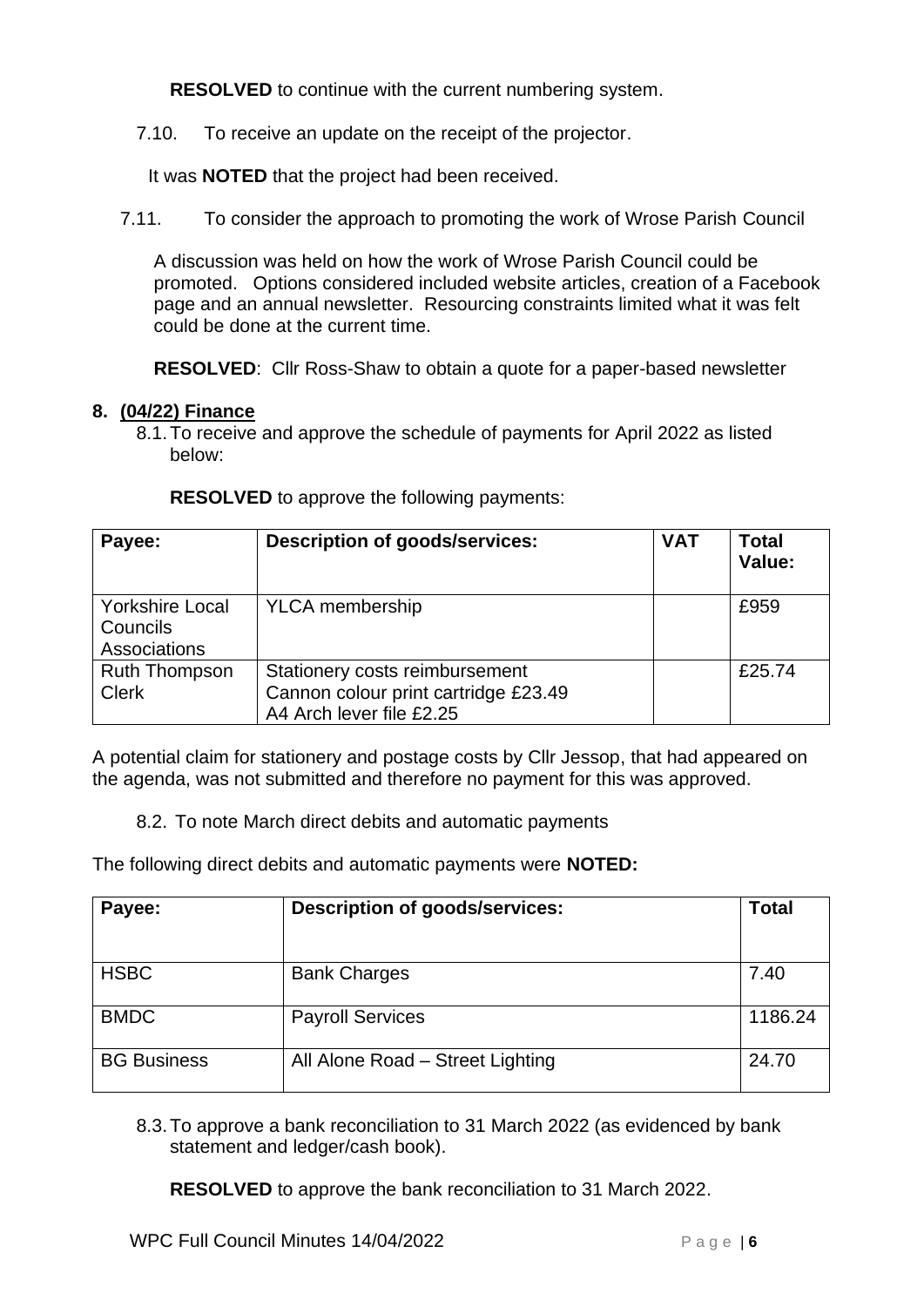8.4.To note the budget situation to date.

The budgets situation to date was **NOTED**

8.5.To consider the cost centre codes to be used for the year to end March 23.

**RESOLVED** to consider any changes to cost centre codes when the budget was reviewed in May.

8.6.To consider including the Clerk on the HSBC bank mandate.

**RESOLVED** to consider including the Clerk on the HSBC bank mandate as part of item 8.8.

8.7.To consider adding an additional councillor signatory to the bank mandate.

**RESOLVED** to consider adding an additional councillor signatory to the bank mandate as part of item 8.8.

8.8.To consider a move to internet banking including the use of Unity Trust Bank or other internet banking providers.

**RESOLVED** to move to internet banking and the Clerk to obtain further information on how this could be achieved.

8.9.To note the renewal of payroll services with BMDC.

The renewal of the payroll services with BMDC was **NOTED.**

8.10. To receive an update on how payment to the IOC can be made.

It was **NOTED** that the payment to IOC is still to be made.

## **9. (04/22) Grants**

.

9.1.To receive an update on grant requests received.

It was **NOTED** that no applications have been received for consideration.

#### **10.(04/22) Council events, land. open spaces and utilities**

10.1. To receive an update from the Queen's Platinum Jubilee celebrations working group including the completion of paperwork for the Public Safety Liaison Group (PSLG)

Cllr Ross-Shaw provided an update on the plans for the Queen's Platinum Jubilee celebrations. A useful joint planning meeting with Andrew Rozze (Assistant Ward Officer, Sam Rafter (Youth Services) and Ashley Evens (Bolton Villa Church) had taken place. It is anticipated that there will be activities during the day at Highcroft Youth Centre organised by Youth Services who will take the lead in liaising with the PSLG. In the evening plans include live music, a firework display, a beacon, and the jubilee reading.